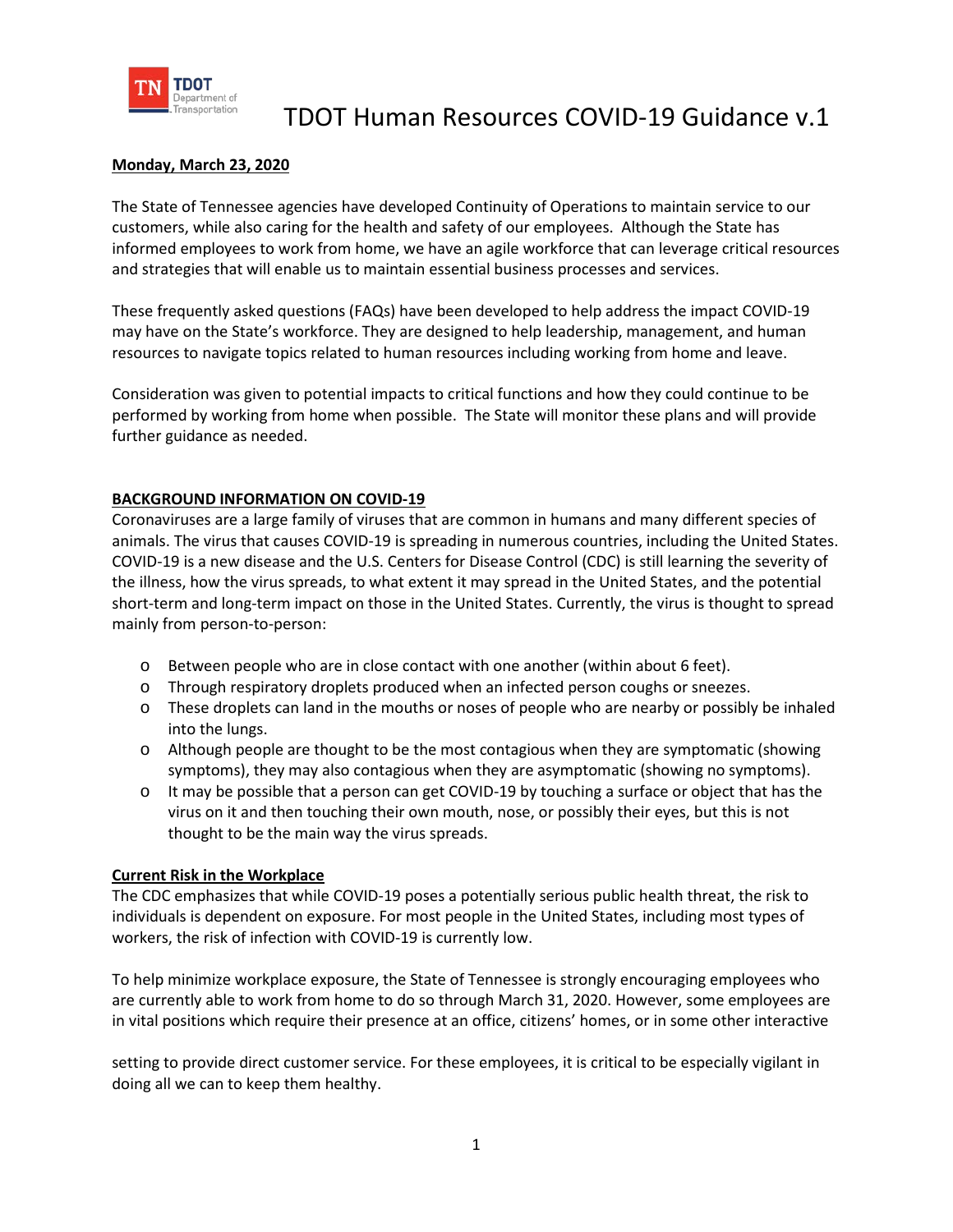

The CDC advises that the best way to prevent infection is to avoid exposure to germs. There are simple everyday actions that can be taken to help prevent the spread of respiratory viruses:

- o Avoid close contact with people who are sick.
- o Avoid touching your eyes, nose, and mouth with unwashed hands.
- o Wash your hands often with soap and water for at least 20 seconds.
- o Use an alcohol-based hand sanitizer that contains at least 60% alcohol if soap and water are not available.
- o The CDC website continues to be a primary resource for questions regarding COVID-19. Click here to visit the website.

Please note: The TDOT Engineering Bureau and TDOT Aeronautics has issued specific operational guidance and revised work procedures in response to COVID-19. Engineering Bureau and Aeronautics Directors, management and supervisory staff are encouraged to consult with their Region or division leadership about specialized processes and workflow that may be implemented.

### **Special Guidance for Directors**

Actively encourage sick employees to stay home. According to the CDC, employees with the following flu-like symptoms should not come to work:

- Fever of 100.4° F or higher (using an oral thermometer);
- Cough or sore throat;
- Headache or body aches;
- Diarrhea or vomiting; or
- Symptoms of acute respiratory illness.

Employees are recommended to stay home and not come to work until they are free of fever (100.4° F or higher using an oral thermometer), signs of a fever, and any other symptoms for at least 24 hours, without the use of fever-reducing or other symptom-altering medicines (e.g. Tylenol, cough suppressants).

We do have the ability to send an employee home with COVID-19 or symptoms associated with it. We can ask employees who report feeling ill at work, or who call in sick, questions about their symptoms to determine risk. Currently, these symptoms include, for example, fever, chills, cough, shortness of breath, or sore throat. **All related COVID-19 workplace exposure and risk questions should be directed to Heather Stanford and Delaine Linville.**

#### **Hiring and New Employees**

For the most part, TDOT will temporarily postpone position announcements and other hiring requests until April 6, 2020. We are moving forward with the GTA Virtual Hiring process this week and will continue with our Internship postings, online interviews, and offers. **If you have any specific hiring concerns, please contact Heather Stanford, Delaine Linville, or Kristen Lynch to discuss your options**.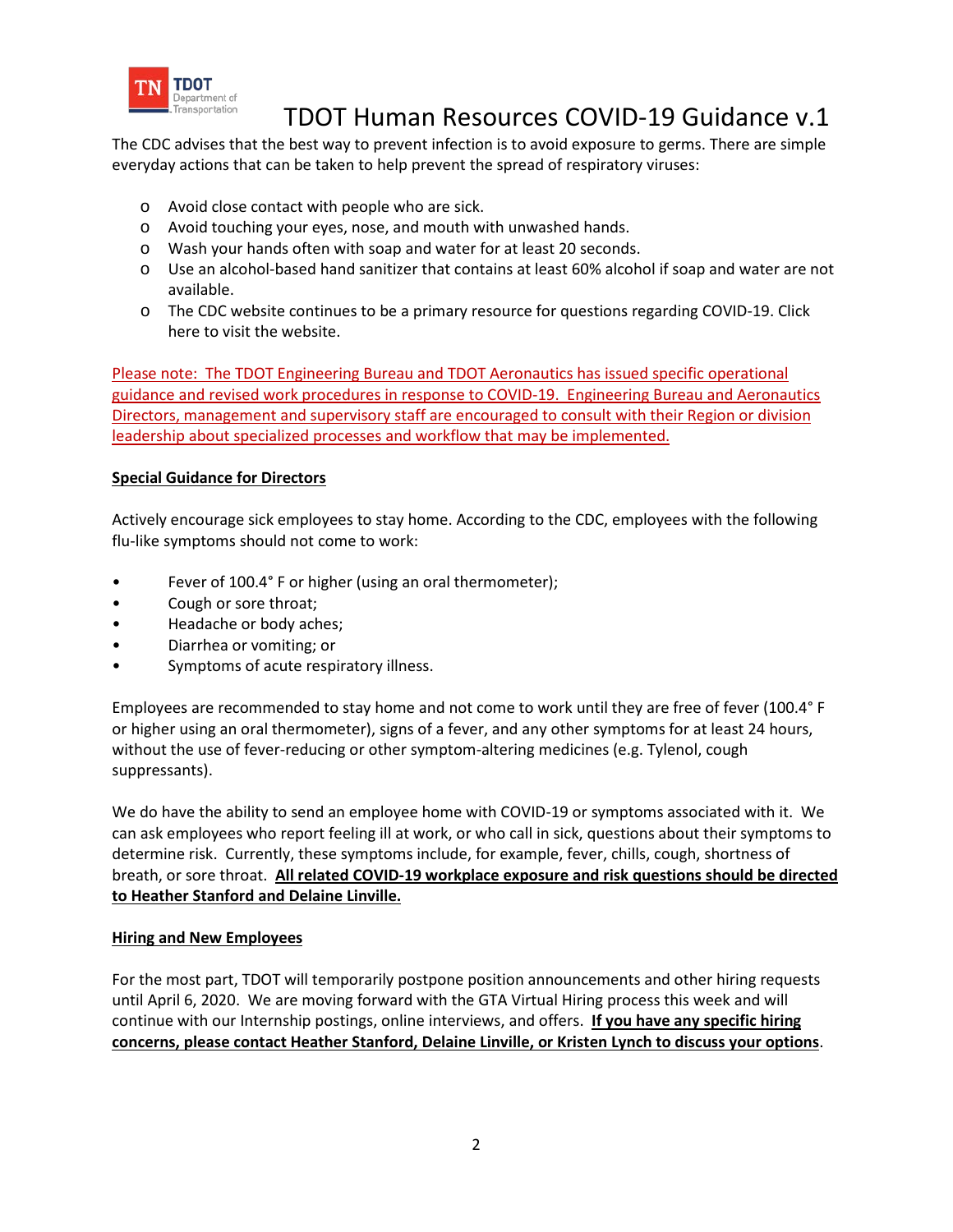

We do have several new employees that are scheduled to start employment within the next several weeks. The only reason that we would delay the start date of an applicant is if the individual has COVID-19 or associated symptoms. **Again, these circumstances should be reviewed with Heather Stanford, Delaine Linville or Kristen Lynch.**

### **General Questions:**

- **1. How should I direct employees who feel they need to get tested?**
	- o Employees should call a healthcare provider, clinic, or hospital. The provider will give them instructions on whether they need to be tested and where to go to for care and testing. If instructed to seek care, they should follow the precautionary advice of the medical provider before going into any health facility.
- **2. What is the state's approach to use of leave for medically quarantined employees or confirmed COVID-19 cases?**
	- o All employees are encouraged to work from home if possible, even if they are not experiencing symptoms. If work from home is not possible and the employee has been diagnosed with COVID-19 or quarantined by a health professional, **then paid administrative leave should be granted to that employee for up to ten workdays as recommended by that health professional, with the approval of Delaine Linville and Heather Stanford.** For employees who are otherwise ill, sick leave should be used.
- **3. What actions can agencies take if there is a suspected case or an employee exhibits symptoms, but isn't pursuing evaluation/testing?**
	- o All specific COVID-19 exposure risk questions will be directed to medical professionals at TDH State Health Operations Center by Heather Stanford and Delaine Linville, so that they can make directive decisions and offer recommendations and advice. If an employee has been determined by a health official to pose significant health risk to other employees, the first option should be work from home. If this is not possible, the employee may be granted up to ten days paid administrative leave as recommended by that health professional, with appropriate approval.
- **4. What is the guidance around informing state employees if there has been a positive case in the workplace?**
	- o All specific COVID-19 exposure risk questions should be directed to medical professionals at the Tennessee Department of Health (TDH) State Health Operations Center to make directive decisions and offer recommendations and advice. Contact with TDH will be made by **TDOT HR HQ staff.**
	- o During the process it is critical to remember, as with any medical condition, confidentiality around an employee's health should be maintained to comply with federal regulations (FMLA, ADA, HIPAA). Agency and HR leaders may not disclose the identity of the infected employee. We may, however, provide general information (e.g. affected building, floor, or dates of exposure) that an employee has been infected to allow employees to monitor themselves for signs of symptoms. Employees will then be informed of any mitigating strategies that will be employed to ensure the safety of the work area, as well as modifications to their schedule or workplace.

#### **5. Can employees wear a facemask to work?**

o The CDC does not recommend that people who are well wear a facemask to protect themselves from respiratory diseases, including COVID-19. Employees should only wear a mask if a healthcare processional recommends it.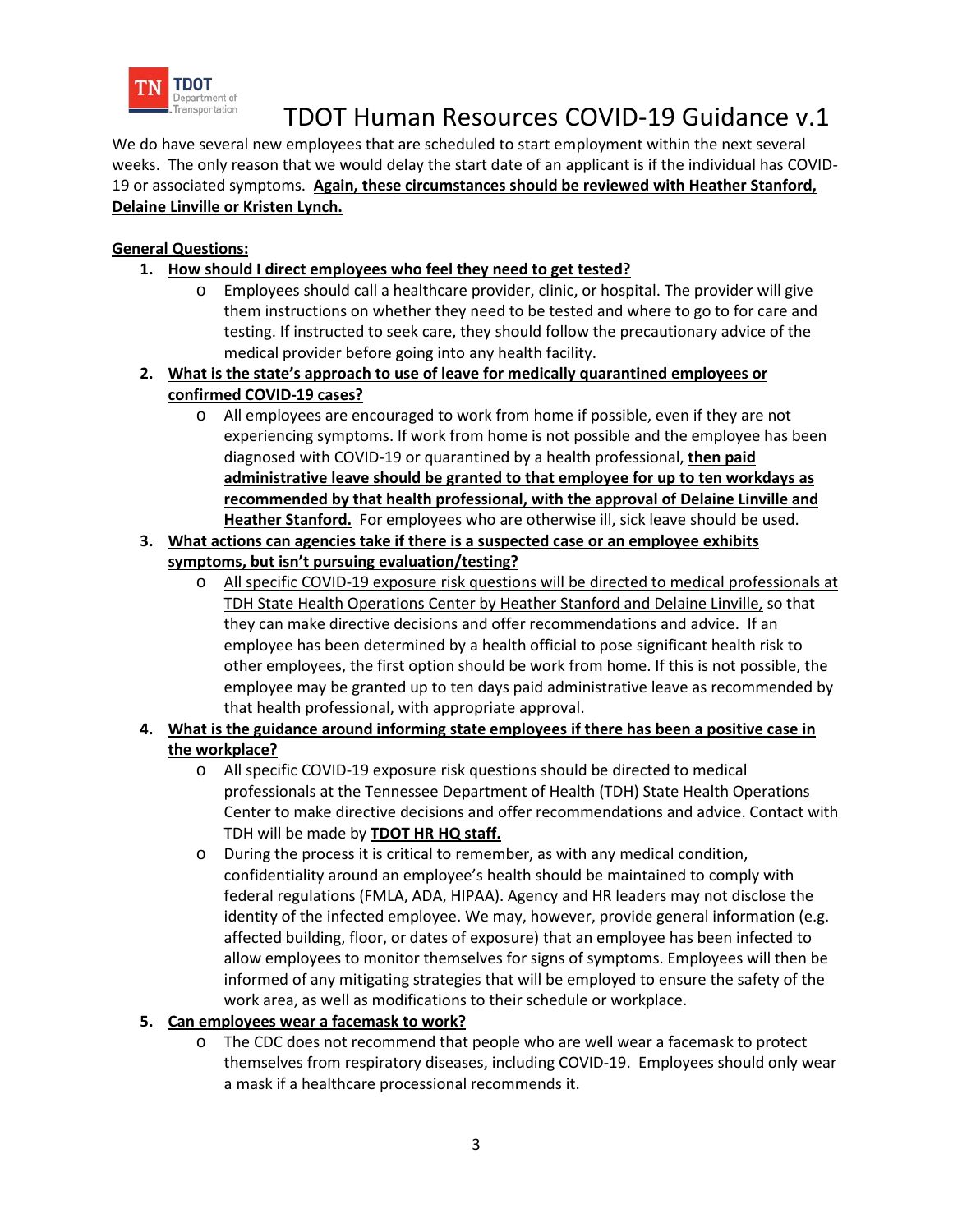

### **Approved Leave**

### 1. **What is the guidance on granting paid administrative leave?**

- $\circ$  If the employee has been determined by a health official or medical provider to pose significant risk to other employees, the first option should be work from home. If this is not possible, the employee should be granted up to ten days of paid administrative leave as recommended by the health professional, with the approval of **TDOT HQ HR Staff.**
- 2. **How is leave addressed for employees who are quarantined for COVID-19? Is it the same for employees who are ordered by health departments versus employees who are "selfquarantined"?**
	- $\circ$  If the employee has been diagnosed with COVID-19 or determined by a health official or medical provider to pose significant risk to other employees, the first option should be work from home. If this is not possible, the employee should be granted five days paid administrative leave. Under guidance from TDH, up to ten days paid leave may be issued. In line with CDC recommendations, we may consider relaxing requirements of medical documentation for COVID-like symptoms. Employees who are self-quarantined must submit a signed attestation that their request is for such symptoms before being granted paid leave.
	- o Employees who are not ill but request to work from home because they are immunocompromised or have other high-risk factors should be offered that opportunity. If the job is unable to be performed by working from home, the employee should work with their supervisor to minimize the impact their absence would have on the workplace and use their accrued compensatory and annual leave with supervisory approval.
- 3. **If employees are deemed to be essential personnel because they perform a critical function, can we require them to work at their regular location?**
	- o Employees whose duties are deemed essential for the continuation of agency business during the emergency declaration, and who are not ill, may be required to work at their regular location. This may include public-facing service providers.
- 4. **If schools or childcare facilities close for an extended period, are employees allowed to work from home in order to take care of their children or do they have to take leave?**
	- o During the declared state of emergency, the policy will be relaxed to allow employees to work from home at the same time they are caring for a child or other dependent, if the arrangement does not significantly hinder the employees' effective job performance. See DOHR Policy 14-001, Alternative Workplace Solutions (modified March 13, 2020).
- 5. **Are we going to require employees to submit a medical certification for absences longer than three days, or a fitness to return if they are absent from work due to COVID-19? Can we waive that requirement?**
	- o Consistent with CDC and TDH recommendations, normal agency requirements to provide a doctor's note to justify an extended absence due to flu-like symptoms have been relaxed if an employee is having difficulty obtaining one from the medical provider, unless the employee is currently required to provide medical verification for all absences. Employees still need to follow normal work unit procedures when calling in sick (including calling in sick each day of absence).
	- o Before returning to work, employees who have tested positive for COVID-19 are required to present a doctor's note stating they are no longer contagious and are able to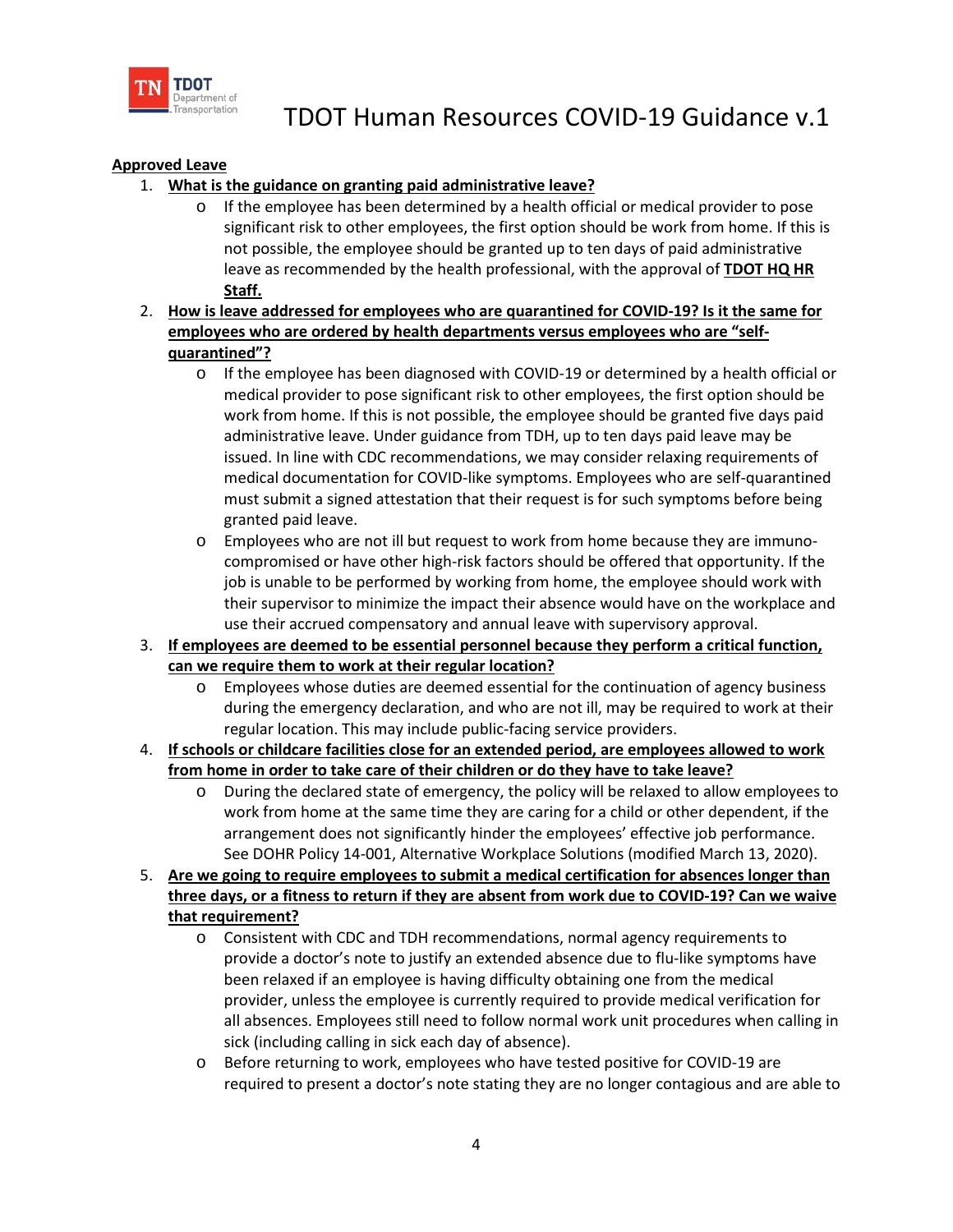

return to work. As a practical matter, however, doctors and other health care professionals may be too busy during and immediately after a pandemic outbreak to provide fitness-for-duty documentation. Therefore, TDOT HR will accept alternative certifications, such as boilerplate forms from local clinics, a stamp, or e-mails to certify that an individual is no longer contagious or symptomatic and is safe to return to work.

### 6. **What is the guidance around the use of leave sharing?**

o Employees who have Sick Leave Bank accruals available to donate may do so under the regular program which requires that the receiving employee have used all other accrued leave.

| <b>Health Status</b>      | <b>Event</b>                   | Approach*                      | Note**                        |
|---------------------------|--------------------------------|--------------------------------|-------------------------------|
| No COVID-19               | <b>Employee expresses</b>      | <b>1. Current Leave Policy</b> | <b>Essential staff may be</b> |
| <b>Symptoms</b>           | 'concern' about coming         | <b>2. Accrued Annual and</b>   | required to work              |
|                           | to work                        | <b>Compensatory Leave</b>      |                               |
|                           |                                | with Supervisory               |                               |
|                           |                                | <b>Approval</b>                |                               |
|                           |                                |                                |                               |
|                           |                                |                                |                               |
|                           |                                |                                |                               |
| <b>COVID-19 Symptoms</b>  | <b>Illness with no medical</b> | <b>1.Accrued Sick Leave</b>    |                               |
|                           | recommendation                 | <b>2.Leave Without Pay</b>     |                               |
| <b>COVID-19 Diagnosis</b> | <b>Medically</b>               | <b>1. Paid Discretionary</b>   | Up to 10-day total            |
|                           | recommended                    | Leave                          | (Based on current 7 to        |
|                           | quarantine (e.g.,              | <b>2.Accrued Leave</b>         | 14-day quarantine             |
|                           | <b>Department of Health,</b>   | <b>Sick Leave</b><br>a.        | guidelines                    |
|                           | <b>Medical Provider</b>        | <b>Comp Leave</b><br>b.        |                               |
|                           |                                | <b>Annual Leave</b><br>c.      |                               |
|                           | May also include care          | <b>3.Leave Without Pay</b>     |                               |
|                           | for dependent (FMLA            |                                |                               |
|                           | <b>Definition</b> )            |                                |                               |
|                           |                                |                                |                               |
|                           |                                |                                |                               |

#### **LEAVE SUMMARY**

\*AWS should be utilized if possible, regardless of symptom status

\*\*Discretionary leave for reasons related to the employee's own health is not strictly limited to 10 workdays. For example, if a health professional recommends quarantine for longer than 10 workdays, then the Commissioner of HR can approve a request for more than 10 workdays of paid discretionary leave.

\*\* Discretionary leave should be granted to even a perfectly well employee if that employee is directed by the appointing authority not to report to work because of the outbreak. For example, if the employee's working hours were reduced or office closed because of COVID-19, then the employee should receive paid discretionary leave for the duration of that period.